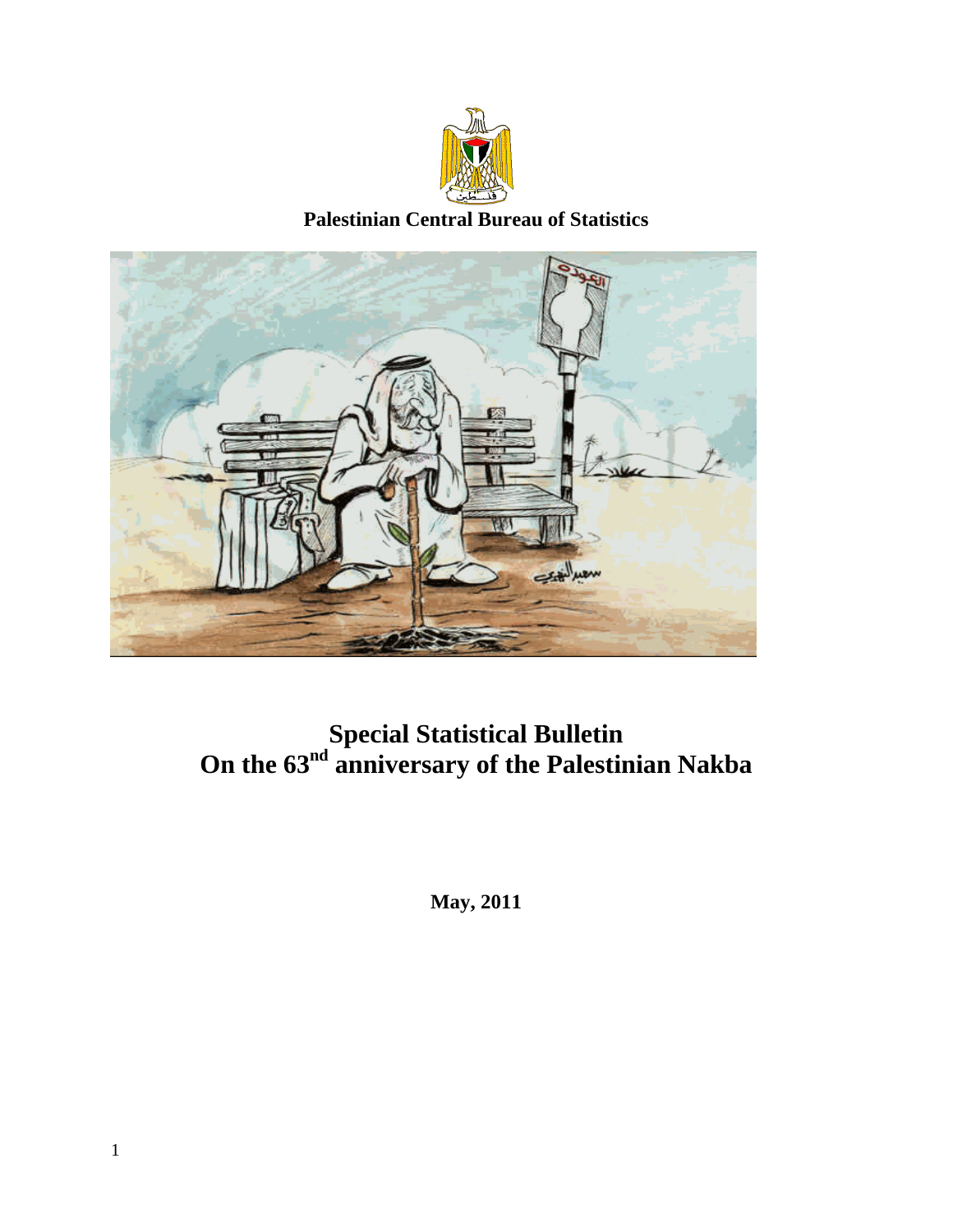# **The Nakba: Ethnic cleansing and systematic replacement of the population**

Nakba in literary terms is expression of natural catastrophes such as earthquakes, volcanoes, and hurricanes. However, the Nakba of Palestine is an ethnic cleansing process as well as destruction and displacement of an unarmed nation to be replaced systematically by another nation. Contrary to natural catastrophes, the Palestinian Nakba was the result of man-made military plans and conspiracy of states unfolded a major tragedy for the Palestinian people.

These events along with the displacement of Palestinians and the subsequent occupation of the remaining land of Palestine in 1967 have resulted in great tragedy for the Palestinian people. More than 800,000 out of 1.4 million Palestinians (the Palestinian population in 1948 living in 1,300 Palestinian towns and villages) were driven out of their homeland to the West Bank and Gaza Strip, neighboring Arab countries and other countries of the world. In addition, thousands of Palestinians were displaced from their homes but stayed within the Israeli controlled 1948 Territory. According to documented data, Israelis controlled 774 towns and villages and destroyed 531 Palestinian towns and villages during the Nakba. The atrocities of Israeli forces also included more than 70 massacres during Nakba in which 15,000 Palestinians were killed.

# **The demographic reality: Palestinians have doubled 8 times after 63 years from Nakba**

Statistics show that the total number of Palestinian population in 1948 was 1.4 million. The estimated total number of Palestinians all over the world amounted to approximately 11 million by the end of 2010. This indicates that the number of Palestinians worldwide has multiplied 8 times since the Nakba in its  $63<sup>rd</sup>$  anniversary. Statistics show that the total number of Palestinians living in historic Palestine (between Jordan River and the Mediterranean Sea) by end of 2010 totaled 5.5 million compared to 5.7 Jews. It is also expected that the Palestinian and Jewish population in historic Palestine will be equal at end of the year 2014, and reach 6.1 million for each at end of the year 2020 providing that growth rates remain current. It is also expected that the number of Palestinians will reach 7.2 million compared to 6.7 million Jews at the end of the year 2020.

Statistical data also show that refugees in the Palestinian Territory constitute 44.0% of the total Palestinian population in the Palestinian Territory. UNRWA's records at mid 2010 showed that the number of registered Palestinian refugees totaled 4.8 million, constituting 43.4% of the total Palestinian population worldwide; distributed as 60.4% living in Jordan, Syria, Lebanon, 16.3% in the West Bank, and 23.3% in Gaza Strip. About 29.4% of Palestinian registered refugees live in the 58 refugee camps, of which 10 are in Jordan, 9 in Syria, 12 in Lebanon, 19 in the West Bank, and 8 in Gaza Strip.

These estimates represent the minimum number of Palestinian refugees, given the presence of non- registered refugees. These estimates also do not include Palestinians who were displaced between 1949 and 1967 war "according to UNRWA's definition" and do not include the non refugees who left or were forced to leave as a result of the war in 1967. The estimate of the number of Palestinians who remained in their homeland in the 1948 territory after the Nakba was 154,000 persons and estimated to 1.36 million persons on the 63rd anniversary of the Nakba. The sex ratio is 102.2 males per 100 females, and the percentage of persons aged less than 15 years is 40.6% of Palestinian population in the 1948 land, compared with 3.2% aged 65 years and over based on available statistics about Palestinian living in Israel in 2007. This shows that the composition of Palestinians in 1948 territory is young as a natural extension of the Palestinian society as a whole.

The number of the Palestinians in the Palestinian Territory was estimated at 4.1 million at the end of 2010, of whom 2.5 millions in the West Bank and 1.6 millions in Gaza Strip. The number of Palestinians in Jerusalem governorate was at end of 2010 about 386 thousand, 62.1% of them live in those parts of Jerusalem which were annexed forcefully by Israel in 1967 (J1). The fertility rate in the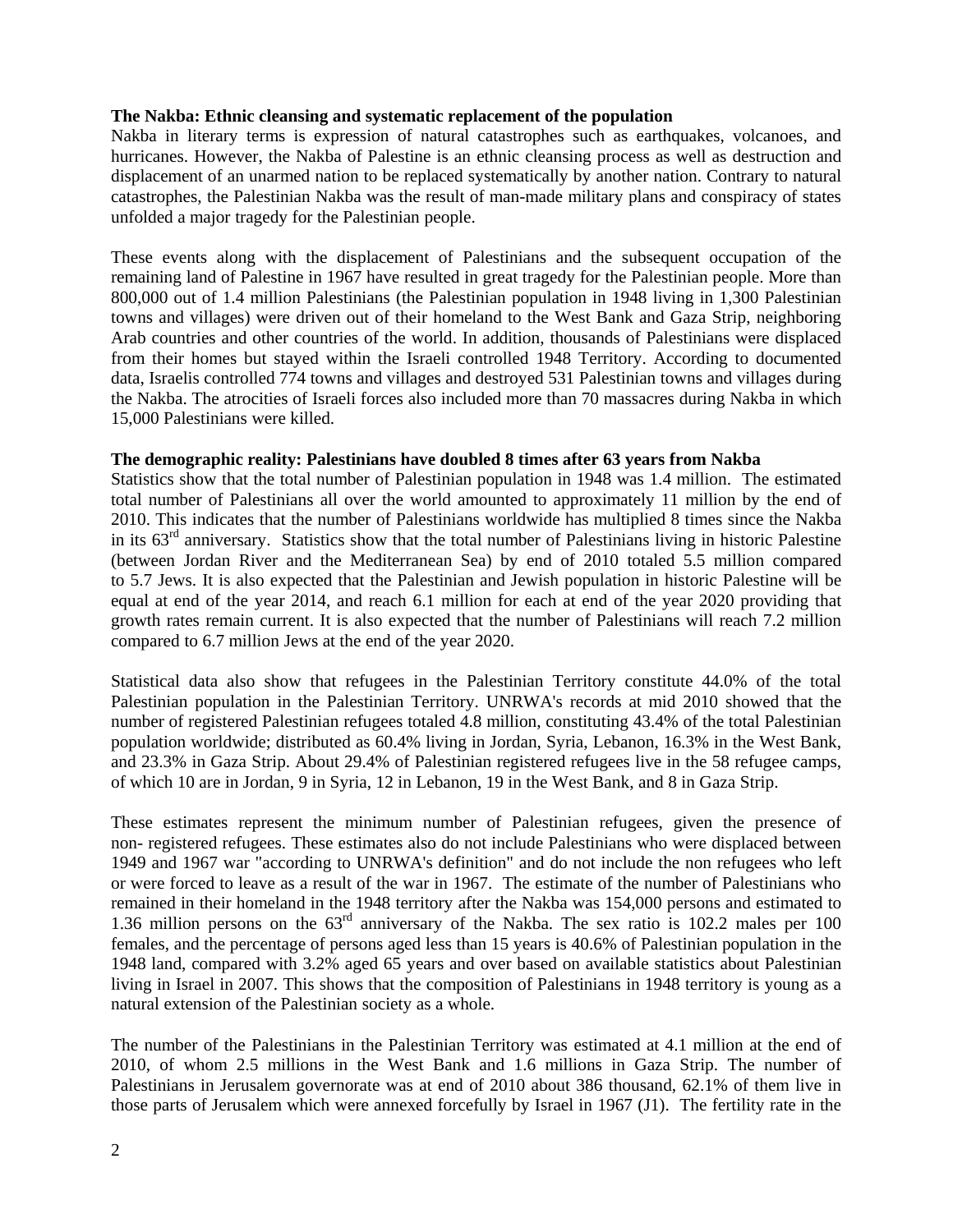Palestinian Territory is high compared to other countries. The total fertility rate in 2010 was 4.2 births (3.8 births in the West Bank and 4.9 births in Gaza Strip).

# **Population density: The Nakba has made Gaza Strip the most crowded place in the World**

The population density in the Palestinian Territory at end of 2010 reached 682 individuals/ $km^2$  of which  $\frac{450}{150}$  individuals/km<sup>2</sup> in the West Bank and  $\frac{4,279}{100}$  individuals/km<sup>2</sup> in Gaza Strip. In Israel, the population density reached 357 individuals/ $km^2$  of Arabs and Jews in 2010.

#### **Settlements: Most settlers live in Jerusalem as part of Israeli Judaization campaign**

The number of Israeli settlements and military bases in the West Bank totaled 470 at the end of 2010. Most of settlements are located in Jerusalem governorate; while the number of Jewish settlers in the West Bank totaled 517,774 at end of the year 2009. Data show that 267,325 (51.6%) of settlers live in Jerusalem governorate of whom 201,273 live in Jerusalem (J1). Statistics show that the ratio of the Palestinians to the Settlers in the West Bank is 21 settlers per 100 Palestinians, where the ratio in Jerusalem governorate reached 71 settlers per 100 Palestinians.

# **The Expansion and Annexation wall swallows about 13% of the West Bank area**

Israeli occupation confiscated hundreds of thousands dunums of land to construct the Expansion and Annexation Wall. Data showed that the isolated and confiscated area between the wall and the green line amounted to almost 733 km2, which represents about 13.0% of the West Bank area. These isolated and confiscated areas include 348 km2 as agricultural area, 110 km2 utilized by Israeli settlements and military bases, 250 km2 forests and open area and 25 km2 as Palestinian Built-up area. About 29% of the West Bank, mainly in the Jordan valley, is considered as restricted area; while 3.5% of the West Bank has been confiscated for settlements and bypass roads. Israeli occupation established a buffer zone along the border of the Gaza Strip of a width exceeding 1,500 m along the eastern border of the Gaza Strip that amounts to about 58 km. This buffer zone swallows 87 km² of the total area of the Gaza Strip, and that means the Israeli occupation still controls 24% of the Gaza Strip, which already suffers from the highest population density in the world.

# **Israel controls more than 85% of the Land of Historical Palestine**

About 11 million people live in the historical land of Palestine at end of 2010 with a 27,000 Km<sup>2</sup> estimated area. The Jews constitute around 49.4% of the total population and utilize more than 85% of the total area of lands. The utilizing of land by the Jews during the British Mandate was not more than 1,682 km<sup>2</sup> which constitute about 6.2%. While Arabs comprise 47.9% of the total population and utilize less than 15% of the land area, the others constitute about 2.7% of the population in the 1948' territory.

# **Water in the Palestinian Territory: Realities and challenges**

Preliminary data from the Palestinian Water Authority for the year 2010 showed that the amount of water purchased for domestic use from the Israeli Water Company (Mekorot) amounted to 53 million m<sup>3</sup> in the West Bank. Data shows that the quantity of water purchased from the Israeli Water Company increased by 6 million  $m<sup>3</sup>$  compared with last year, which constitutes about 15% of the annual available water quantity .

# **Martyrs: Continuous struggle to liberate the land and build the state**

The number of the al Aqsa Intifada martyrs between September 29<sup>th</sup> 2000 and December 31<sup>st</sup> 2010 reached 7,342, while it was 7,235 martyrs at the end of 2009, of whom, 2,183 martyrs in the West Bank (2,059 males and 124 females), and 5,015 martyrs in the Gaza Strip (4,601 males and 414 females), the rest of the martyrs are from the 1948' area and outside the Palestinian Territory. The year 2009 was the bloodiest year with 1,219 Palestinian martyrs followed by 2002 with 1,192 martyrs. In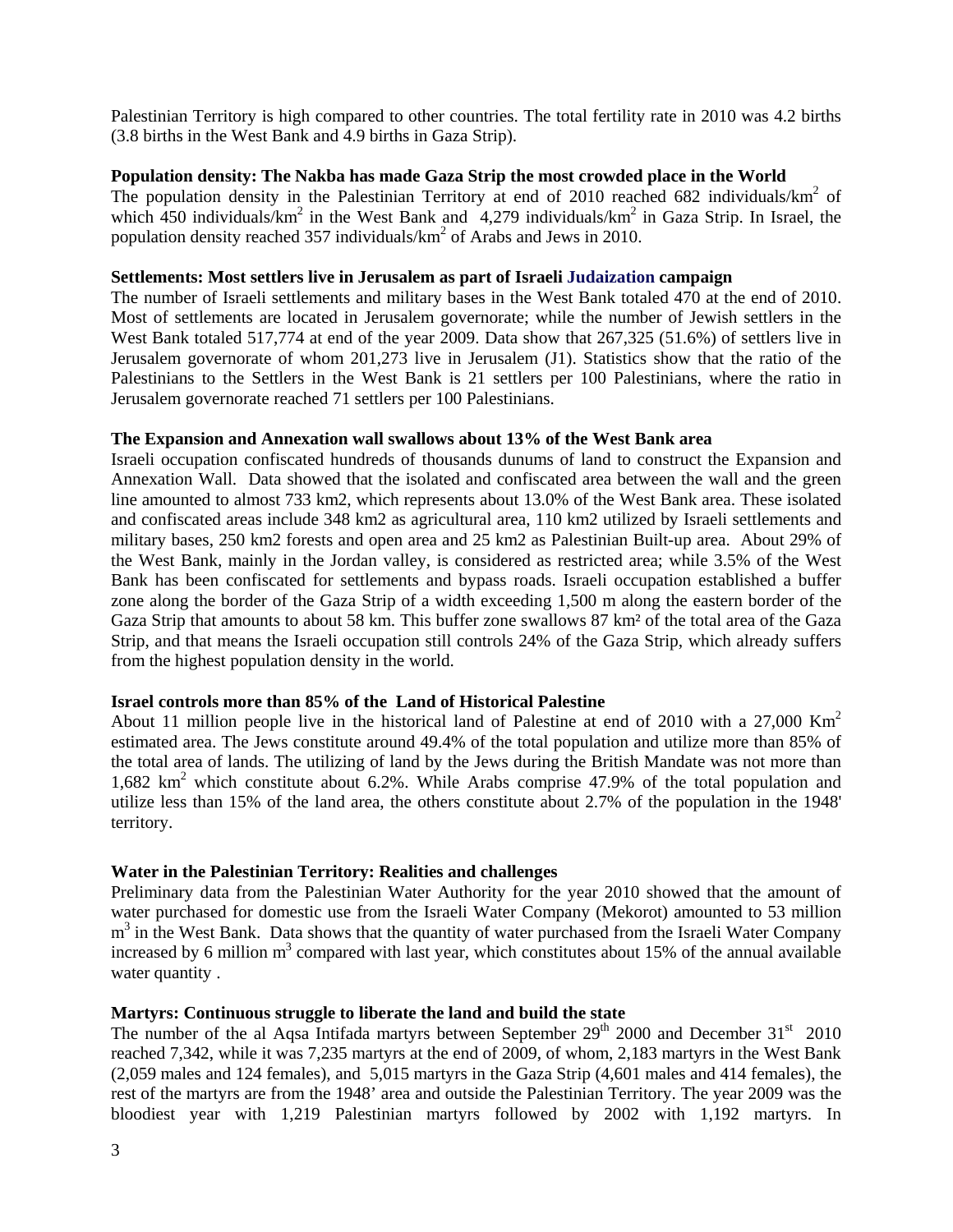addition, 107 martyrs including 9 from Turkish solidarity convoy were killed by aggressive Israel army on Gaza-bound humanitarian fleet during the year 2010.

# **Detainees**

According to data from the Ministry of Detainees, around 750,000 people were detained by Israel since 1967, of whom around 12,000 females and tens of thousands of children, some of whom were re arrested for many times. Data also showed that around 6,000 detainees are still under arrest in Israeli prisons, of whom tens of Arab detainees, 820 under life imprisonment, 37 females, 245 children who represent 4.1% of total detainees, 136 detainees have spent more than 20 years in Israeli jails, 41 detainees have spent more than 25 and 4 detainees have spent more than 30 years in Israeli prisons. The data also showed that Israel had detained more than 70,000 detainees during Al-Aqsa Intifada, of whom 8,000 children, 850 females (4 of them were pregnant and gave birth in prison), tens of of the detainees from the members of the Palestinian Legislative Council and Former Ministers.

#### **The health situation: Slow growth of health human resources**

Statistics in 2009 showed that the rate of physicians per 1000 population registered in the Physicians' Union in the West Bank reached 1.3 compared to 3.2 in Gaza Strip. On the other hand, data for 2009 showed that there were 1.6 nurses per 1,000 population in the West Bank compared to 5.5 nurses per 1000 population in the Gaza Strip. Regarding hospitals, the number of hospitals in 2009 in the Palestinian Territory is 75 (50 hospitals in the West Bank and 25 in the Gaza Strip). Regarding the distribution of hospitals by type, there are 25 governmental hospitals, 28 non-government, 19 private, 2 hospitals run by Military institution, and one run by UNRWA. The number of hospital beds is 5,058 with a rate of 1.3 bed per 1,000 population distributed as 3,045 beds in the West Bank and 2,013 in the Gaza Strip. The number of Primary Health Care centers is 559 in the West Bank in the year 2009 while it is 134 center in Gaza Strip.

#### **Agriculture: 16.0% of the total area of the Palestinian Territory was cultivated land area**

The area of the Palestinian Territory was 6,020 km2 in 2010, of which 960.3 km2 were cultivated land area and that comprises 16.0% of the total area of Palestinian Territory during the agricultural year 2009/2010, based on the preliminary results of the Agriculture Census 2010.

The preliminary results include all agricultural holdings in the Palestinian Territory that had been enumerated in the agricultural year 2009/2010. The number of agricultural holdings in the Palestinian Territory reached 111,458 holdings. There are 79,728 plant holdings, which comprises 71.5% of the total holdings in the Palestinian Territory; compared to 17,461 mixed holdings that constituted 15.7% of the total holdings. The total number of animal holdings is 14,269 holdings that constituted 12.8% of total holdings, during the agricultural year 2009/2010. The number of the breeding Cattle in the Palestinian Territory reached 38,259 while the number of breeding sheep in the Palestinian Territory reached 563,636. The number of breeding goats in the Palestinian Territory is 228,981 on 01/10/2010

# **Housing Conditions: Continuation of Israeli policy of house demolition to up-root Palestinian from their land**

The Israeli occupation forces have destroyed 145 housing unit in the Palestinian Territory during 2010 according to a study issued by the Department of National and International Relations of the PLO. The Israeli occupation army has approved to build 16,497 housing unit mostly in and around Jerusalem (J1), and 1,300 housing units are now under construction.

The data indicate that the average number of persons per room in housing units in the camps was 1.7 persons in 2010, while 13.1% of the households in the camps in the Palestinian Territory live in housing units with a housing density of 3 or more persons per room, distributed as 14.4% in camps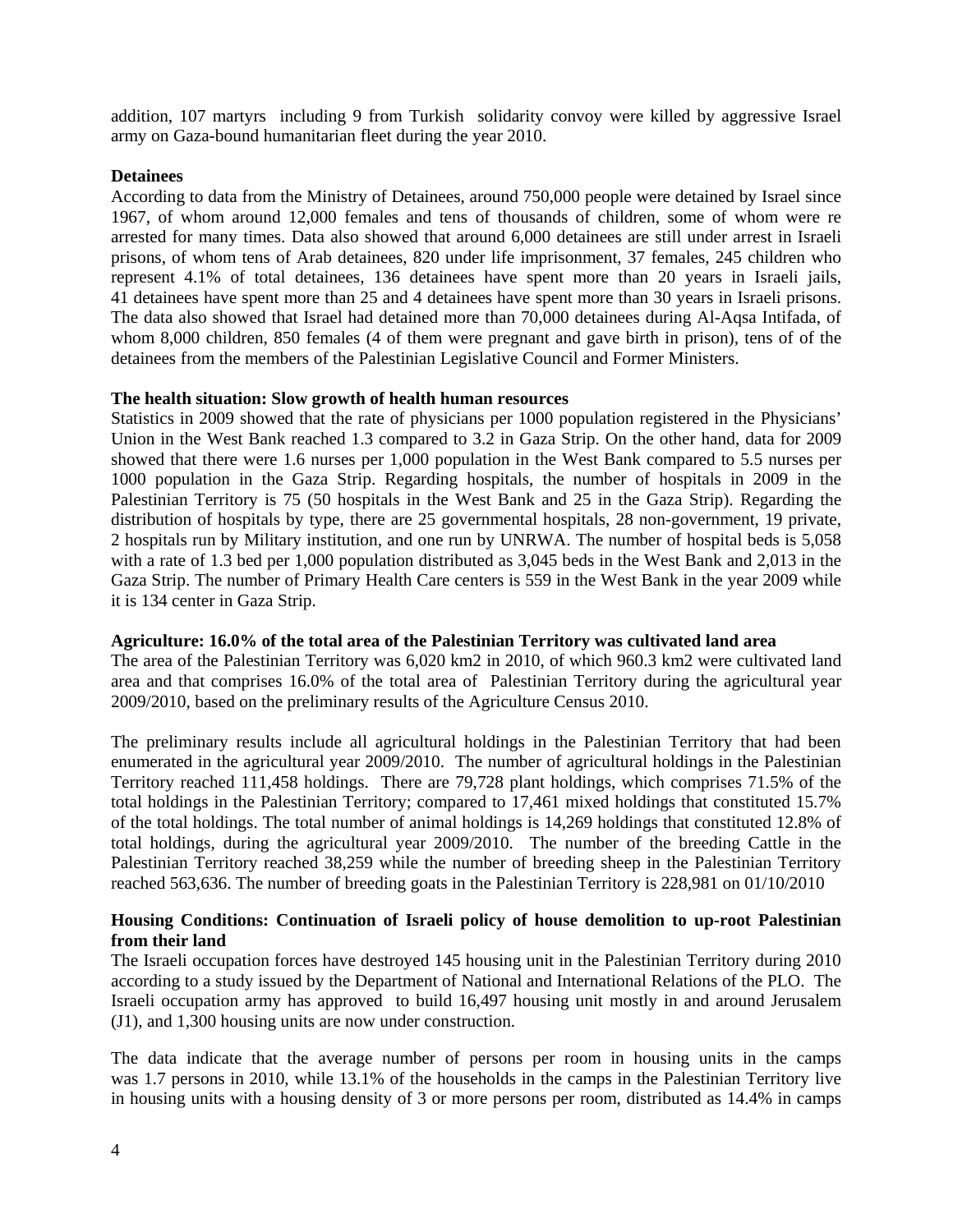of the West Bank and 12.2% in the Gaza Strip. About 60.5% of the households in the camps in the Palestinian Territory live in housing units with area less than  $120 \text{ m}^2$ , distributed as 67.6% in camps of the West Bank and 55.2% in the Gaza Strip

#### **Labor market 2010:**

The participation rate in the labor force in the Palestinian Territory in 2010 was 41.1% (38.7% among refugees and 42.6% among non-refugees). The participation rate in the West Bank reached 43.7% (41.6% among refugees and 44.4% among non-refugees) compared to 36.4% in Gaza Strip (36.5% among refugees and 36.2% among non-refugees). The unemployment rate in the Palestinian Territory reached 23.7% (29.5% among refugees and 20.5% among non-refugees). The unemployment rate in the West Bank was 17.2% (19.9% among refugees and 16.3% among non-refugees) compared to 37.8% in Gaza Strip (37.4% among refugees and 38.3% among non-refugees). The service sector is considered the largest employed sector of refugees in the West Bank at 37.1% (compared to 68.2%% in the Gaza Strip), followed by trade sector at 21.7% in the West Bank (compared to 14.1% in Gaza Strip)

# **Education:**

According to the Education Survey for the scholastic year 2010/2011, the number of schools in the Palestinian Territory was 2,647 schools (1,971 in the West Bank and 676 in the Gaza Strip); distributed by supervising authority as follows: 1,965 governmental schools, 335 UNRWA schools, and 347 private schools. The number of students in these schools was 1.128 million, of whom 563,000 were males and 565,000 females. Regarding distribution of students by supervising authorities, there were 772,000 students enrolled in governmental schools, 265,000 enrolled in UNRWA schools and 91,000 enrolled in private schools.

The illiteracy rate among Palestinians aged 15 years and above in 2010 was 5.1% distributed as 2.4% for males and 7.8% for females. Regarding higher education in the Palestinian Territory, there are 14 universities and 15 university colleges offering programs leading to the bachelor degree: 5 universities and 5 university colleges are in Gaza Strip, and 9 universities and 10 university colleges are in the West Bank. There are 20 intermediate community colleges; 14 in the West Bank and 6 in Gaza Strip.

# **Macroeconomics:**

# **Prices during 2010**

Average prices for 2010 in the Palestinian Territory increased by 3.75% compared with 2009, distributed as 4.24% in the West Bank and 1.72% in Gaza Strip. In comparison with the base year in 2004, the average prices in the Palestinian Territory had increased by 29.00% distributed as 26.67% in the West Bank and 31.79% in Gaza Strip.

# **Trade: Restrictions on border crossings and very limited Palestinian exports with the outside world**

Import of goods indicates an increase in 2009 compared to 2008, while exports had decreased in 2009 compared to 2008. The value of imported goods in 2009 reached U.S.\$ 3,600 million and indicated an increase by 3.9% compared to 2008. Regarding exports on goods, the total value of exports reached U.S.\$ 518 million with a decrease by 7.2% compared to 2008. As a result, the net trade balance on goods recorded a deficit of U.S.\$ 3,082 million in 2009 with an increase by 6.0% compared to 2008.

Regarding exports abroad, the results indicated that only 13.0% of total exports were exported, while 87% of exports were exported to Israel. The limited exports abroad was due to the Israeli restrictions imposed on Palestinian exports especially on Gaza Strip.